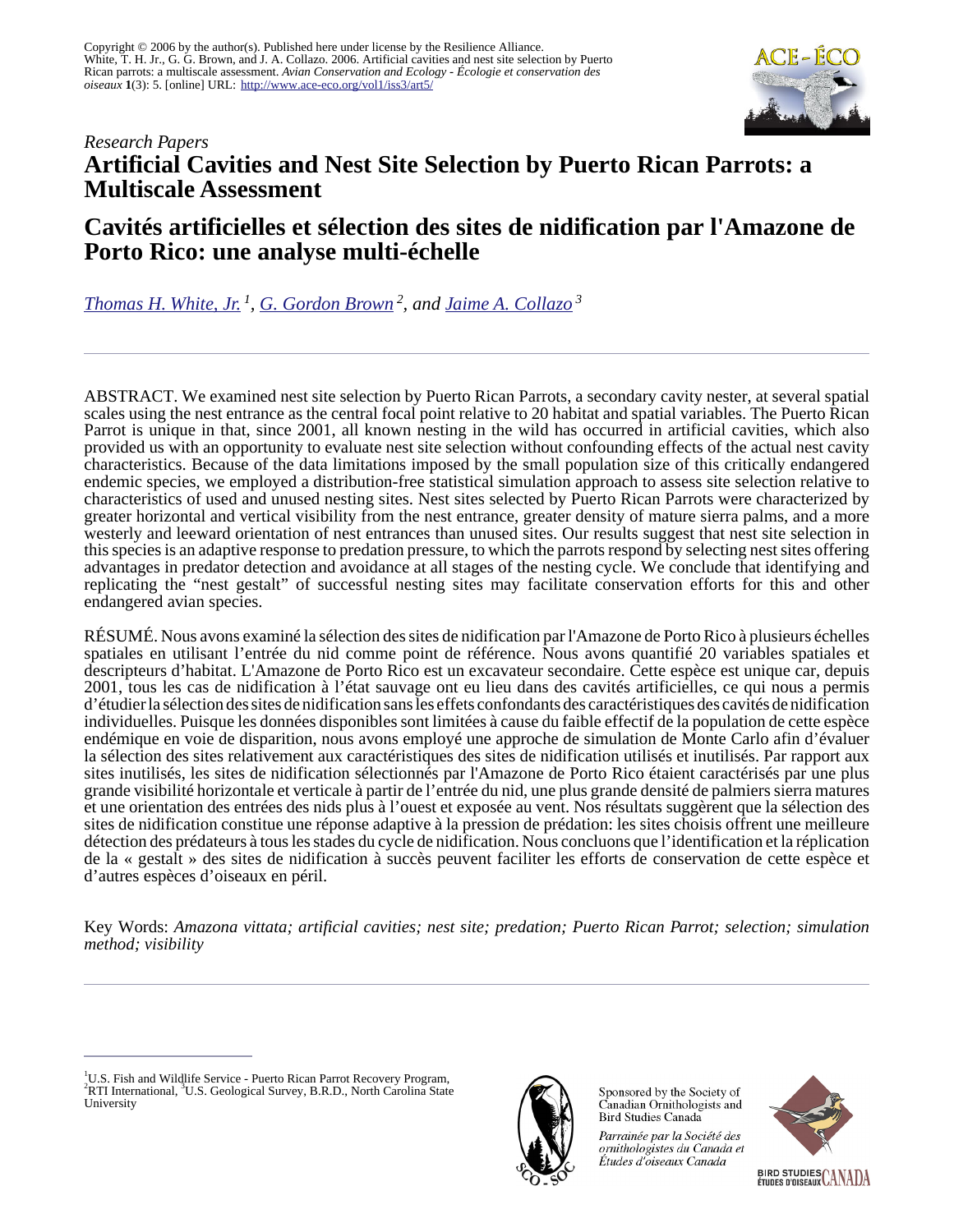## **INTRODUCTION**

Resource selection by an animal can be regarded as hierarchical or ordered (Johnson 1980), with geographic range, home range, feeding areas, and food items each constituting different orders of selection. Within this hierarchy, however, the selection of an appropriate natal site (i.e., den, nest) is arguably one of the most profound choices affecting an individual's fitness, and ultimately, a species' persistence (Walsberg 1981, Li and Martin 1991, Carey et al. 1997, White et al. 2001). For any given species, natal site selection is especially important because failed reproductive efforts may retard population growth (Ricklefs 1969, Caughley 1977). For endangered species or geographically isolated populations, reproductive failures may also increase the probability of extinction (Loiselle and Hoppes 1983, Sieving 1992).

Biologists frequently attempt to assess resource selection at one or more orders. With avian species, this assessment frequently addresses nest site selection (e.g., Stauffer and Best 1982, Sedgwick and Knopf 1990, Li and Martin 1991, Filliater et al. 1994, Roper 2003). Although most studies of nest site selection have typically examined selection at the spatial level of the nest site or nest itself (e.g., Joern and Jackson 1983, Munro and Rounds 1985, Holway 1991, Götmark et al. 1995), increasing numbers of studies have examined avian habitat and nest site selection at multiple spatial scales (e.g., Gutzwiler and Anderson 1987, Esely and Bollinger 2001, Hardy and Morrison 2001), or using multiple statistical methods (e.g., MacKenzie et al. 1982, Sedgwick and Knopf 1990, Battin and Lawler 2006). Understanding nest site selection at multiple spatial scales can provide insights into how specific environmental components may interact to ultimately influence reproductive outcome (Nilsson 1984, Li and Martin 1991, Doligez et al. 1999, Weidinger 2002). Such knowledge can be invaluable in the case of intensively managed wild populations, such as those of game species and endangered species.

An example of an intensively managed wild population is the critically endangered endemic Puerto Rican Parrot (*Amazona vittata*), one of the ten most endangered birds in the world (Wiley et al. 2004). Once abundant throughout Puerto Rico, this species has been restricted to less than 20 000 ha of subtropical montane rainforest in northeastern Puerto Rico for over 60 years (Snyder et al. 1987,

Wiley et al. 2004). Research on the nesting ecology of the remnant wild population began in the 1950s (Rodriguez-Vidal 1959). In 1967, the species was listed as endangered, and active recovery efforts began in 1968 (Snyder et al. 1987). Intensive nest management to improve reproductive success began in 1973 and continues to date (Wiley et al. 2004). During this time, management actions have included repairing damaged natural nest cavities, enhancing existing natural cavities, and deploying various types of artificial cavities (Snyder et al. 1987, Vilella and Garcia 1995, U.S. Fish and Wildlife Service 1999). However, despite all management efforts, the known number of active wild nests has never exceeded six in any year since recovery efforts began (White et al. 2005a).

A key component of recent management efforts for the Puerto Rican Parrot has been the provisioning of artificial nest cavities to augment the paucity of suitable natural cavities in the nesting areas (Snyder et al. 1987, White et al. 2005a). Artificial nests, combined with intensive monitoring of nesting activities (Lindsey 1992, White and Vilella 2004) have been instrumental in improving individual nest success (Wiley et al. 2004). Regardless of whether the nest is natural or artificial, nest site fidelity is high, and active nests are normally used for several years (Snyder et al. 1987, White et al. 2005a). A likely contributor to the observed fidelity is success of previous reproductive attempts (Switzer 1997, Doligez et al. 1999). A recurrent feature of nest site fidelity in Puerto Rican Parrots is that it is directed to specific nest sites within a breeding area. Over time, different nesting pairs tend to use the same sites rather than pioneer new ones. Moreover, nest sites are also reused following substantial modifications to the cavities themselves, suggesting selection for factors extrinsic to the actual cavities. This situation begs the question: why do these birds consistently use particular nest sites and not others?

Because all known nesting activity by wild Puerto Rican Parrots has, since 2001, occurred in artificial nest cavities (White et al. 2005a), we were provided with an opportunity to examine habitat and spatial characteristics at all known nest sites, without the confounding effects of differences intrinsic to the cavities per se (see Belles-Isles and Picman 1986, Lumsden 1986, Finch 1989). To this end, our objective was to answer the following questions: 1) Are there detectable differences between used and unused nest sites? 2) Can habitat and spatial characteristics be used to differentiate and thus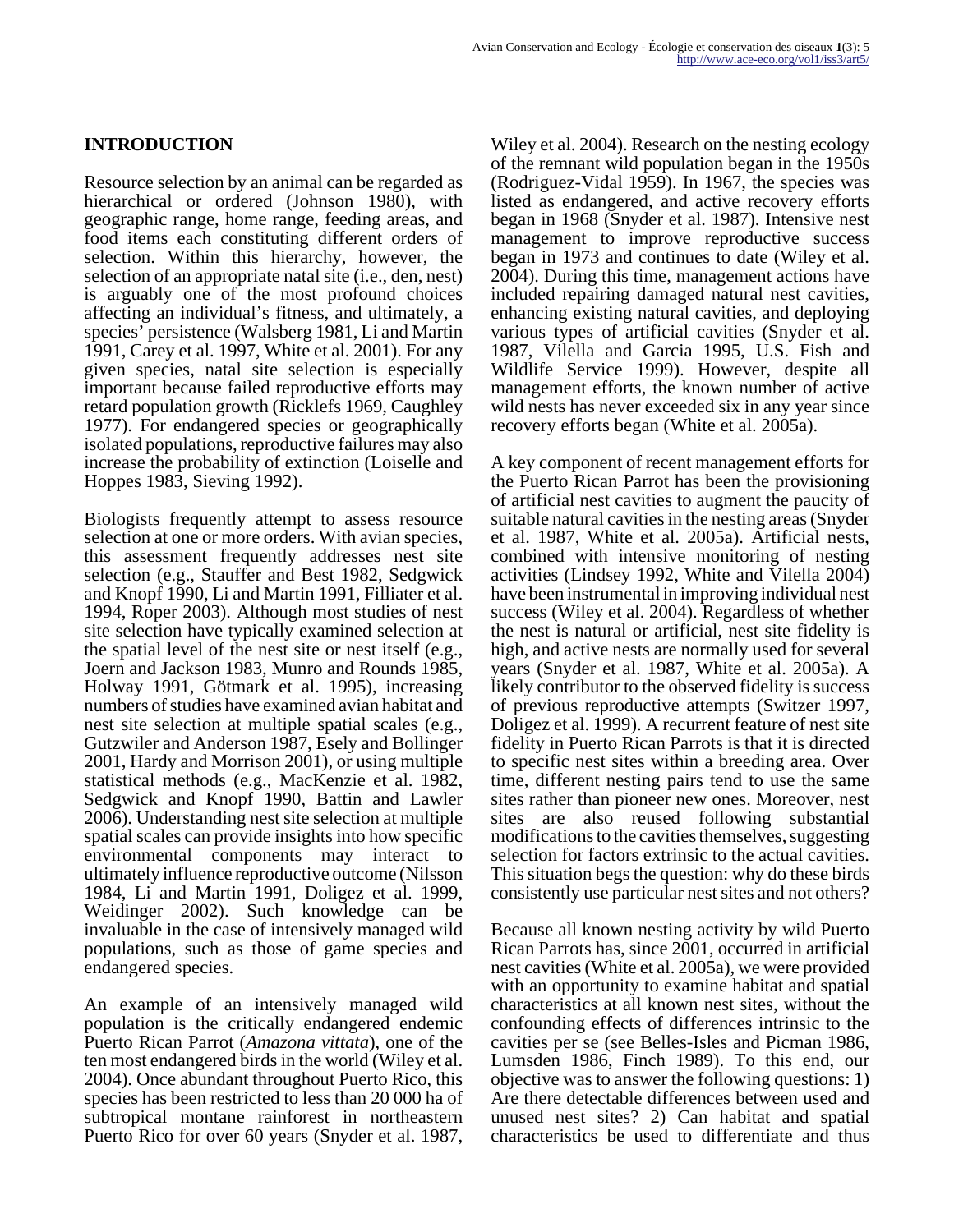predict used vs. unused sites? Correctly identifying biologically meaningful variables that influence nest site selection may provide greater understanding of how management actions may affect reproductive success (Martin 1992, Steele 1993, Schmidt and Whelan 1999). We also discuss the management implications of our findings for the continuing recovery efforts for this and other endangered avian species.

# **STUDY AREA**

We conducted this study in the Caribbean National Forest (CNF), also known as the Luquillo Experimental Forest, located in the Luquillo Mountains of northeastern Puerto Rico (18º18'N, 65º47'W). The CNF comprises 19 650 ha of subtropical rainforest, with elevations ranging from 200–1074 m above sea level, and contains four dominant forest types: namely, the tabonuco (*Dacryodes excelsa*) zone at elevations to 600 m, the palo colorado (*Cyrilla racemiflora*) zone above 600 m, sierra palm (*Prestoea montana*) stands on steep slopes and ravines throughout the CNF, and dwarf cloud forest on the highest peaks and ridges (Snyder et al. 1987). Puerto Rican Parrot nests, however, are found mainly at elevations from 500– 700 m at the transition between the tabonuco and palo colorado forest types, with palo colorado being the primary species used for nesting (Snyder et al. 1987, White and Vilella 2004). Other principal overstorey species in the parrot nesting area include *Micropholis garcinaefolia, M. chrysophylloides, Magnolia splendens, Clusia grisebachiana, Cecropia peltata, Ocotea spathulata, Manilkara bidentata, Calycogonium squamulosum,* and *Sloanea berteriana* (Snyder et al. 1987). Precipitation is copious, ranging annually from 200 cm at lower elevations to >500 cm at the highest peaks. Annual temperatures range from 11º to 32º C, averaging 21º C (Lindsey et al. 1991).

## **METHODS**

## **Data Collection**

We grouped all available artificial nest cavities (*n*  $=$  19) into two groups: namely, those that had been used at least once within the past 6 years (2001– 2006;  $n = 7$ ), and those that had not been used in any previous year  $(n = 12)$ . We standardized the artificial nest cavity design beginning in 2001

through 2002 (White et al. 2005a); one older artificial cavity used by parrots in 2001 was changed to the standardized design in 2002 and parrot use of the site continued. We classified a nest as "used" if egg laying had been initiated. Data were collected at all nest sites during July–August 2005, immediately following the annual nesting season (February–June). At each site, we measured 20 variables in two general categories: 1) nest entrance characteristics, and 2) nest site characteristics. Two additional variables, nest tree species and whether the nest tree was canopy emergent or not, also were recorded but not used in later analyses as they were invariant (i.e., all artificial nests were in canopyemergent palo colorado trees). We focused particular attention on spatial characteristics relative to the nest entrance because final decisions by Puerto Rican Parrots regarding acceptance of a nest site likely occur at, or near, the nest entrance (Snyder et al. 1987, Lindsey 1992, Wilson et al. 1995, White and Vilella 2004). Also, with standardized artificial cavities, the nest entrance constitutes the primary spatial nexus between a homogeneous internal environment and the heterogeneous external environment. Further, we examined variables at five spatial scales: 1) spatial characteristics of the nest entrance itself (e.g., height above ground, aspect, etc.), 2) selected habitat characteristics within 15 m of the nest site, 3) selected habitat characteristics within 30 m of the nest site, 4) selected habitat characteristics within 100 m of the nest site, and 5) spatial relationships between all nest sites within the entire parrot nesting area.

We determined nest entrance height above ground, distance below surrounding canopy, nest tree height, and ground slope at nest site using a clinometer. Nest entrance aspect and aspect relative to site slope were determined using a compass. Aspect relative to site slope was the absolute  $(+/-)$ degree of angular deviation of the nest entrance from straight downhill (0º) to straight uphill (180º), and was placed into two categories corresponding to 90º increments (i.e., downhill, uphill) of angular deviation. We used a spherical densiometer to determine canopy cover at nest sites. At each site, we used the mean of four densiometer readings oriented along each of four cardinal compass directions. We defined horizontal visibility as the horizontal distance from the nest entrance to the nearest point of visual obstruction by surrounding vegetation in each of eight compass directions (i.e., 45º increments). We then used these distances to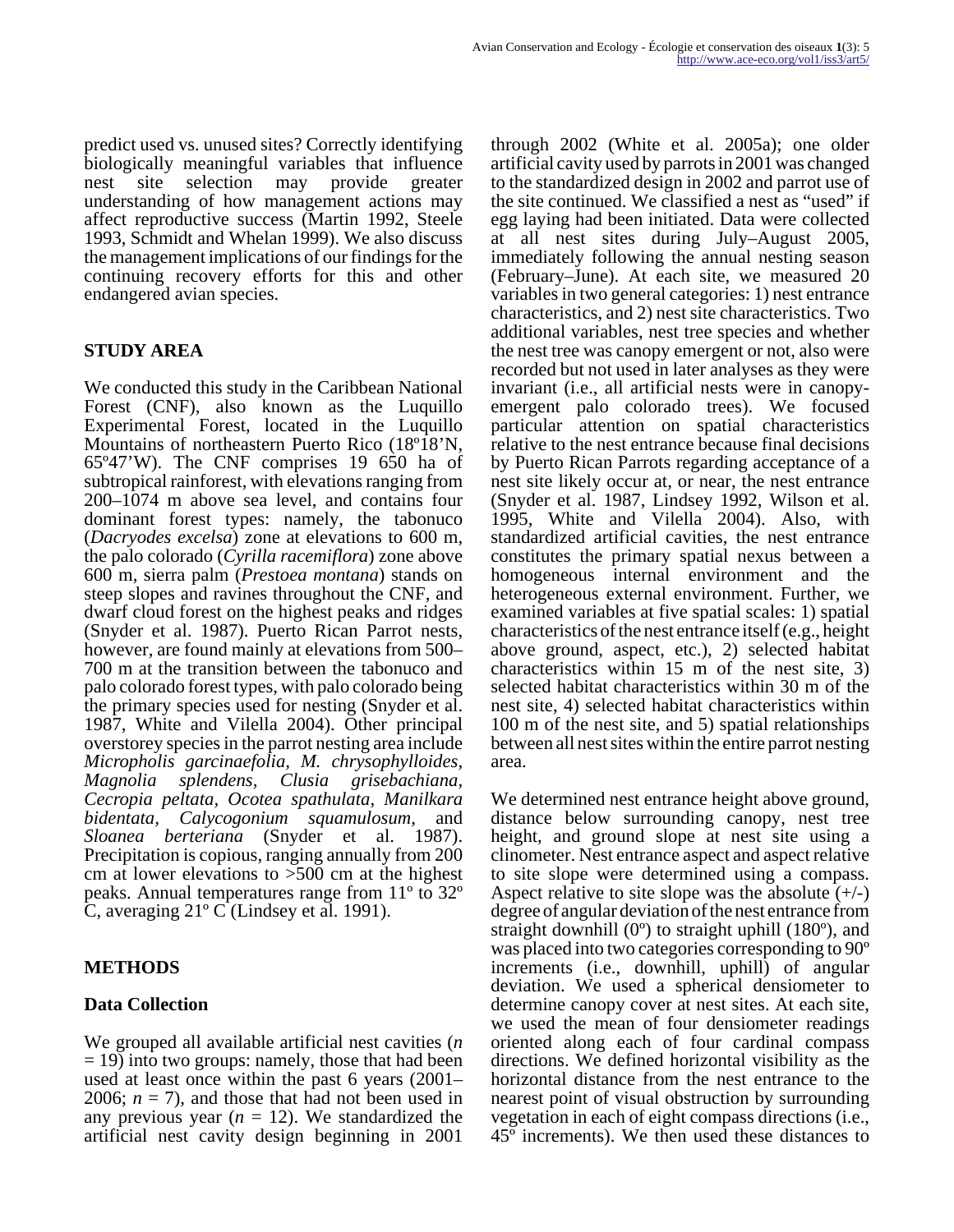calculate the total area of the horizontal field of view from the nest entrance. We further divided horizontal visibility into two hemispheres (frontal and rear) to evaluate differences in visibility within these regions. Distance from nest entrance to nearest branch, both horizontally and vertically, was also recorded. A point-center quarter method was used to determine distance and bearing to the nearest canopy tree in each of four quadrants (Finch 1989). We defined a canopy tree as any tree whose crown made up part of the surrounding canopy. We then used these measurements to calculate the area of a polygon representing degree of "openness" around the nest tree relative to spacing of nearest canopy trees. Visibility and openness at nest sites were examined because several studies have suggested that, for some species, use of more open nesting sites is an adaptive response to predation (Belles-Isles and Picman 1986, Finch 1989, Götmark et al. 1995, Koenig et al. 2007; but see Joern and Jackson 1983, Holway 1991, Martin 1993, Weidinger 2002), and because Red-tailed Hawks (*Buteo jamaicensis*) are a major predator of Puerto Rican Parrots (Snyder et al. 1987, White et al. 2005b). Distance to nearest snag (i.e., dead standing tree) also was recorded, because snags are frequently used as hunting perches by Red-tailed Hawks in the CNF (Snyder et al. 1987, Nimitz 2005). Except for nest and tree heights, we obtained distance measures using a 30.5 m steel tape. We used a nested circular plot (using nest tree as center) to determine number of woody stems with a diameter at breast height (dbh) >10 cm within 15 m of the nest site, number of mature (i.e., flowering, fruiting, senescent) sierra palms within 30 m, and number of canopy-emergent trees within 100 m of the nest site. We enumerated sierra palms because they provide the primary source of food for Puerto Rican Parrots during the nesting season (Snyder et al. 1987, Wunderle 1999). Finally, we used a geographic positioning system (GPS) to obtain elevation and coordinates of each nest site, and to determine distance to nearest active nest site. Because not all used nests were active in all years, we determined distance to nearest active nest each year at time "t" and "t-1" (except for year 2001) to account for any autocorrelation that could influence probability of a nest site being used in a given year due to proximity of an active nest the previous year (Switzer 1997, Doligez et al. 1999, Brown et al. 2000). Although presence and number of attached vines and lianas on nest trees have also been included in some nesting studies (e.g., Roper 2003, Koenig et al. 2007), most such vines become detached and are routinely removed from nest trees

during the installation and maintenance of artificial nests for Puerto Rican Parrots. Also, an horizontally oriented "entrance vine" is affixed to the entrance of all artificial nests to facilitate access by parrots (Vilella and Garcia 1995, White et al. 2005a), further precluding meaningful comparisons between used and unused sites for this characteristic.

### **Data Analyses**

The number of nest sites varied from year to year. During the study there were as many as 19 available sites in a given year, seven of which were selected at least once. However, examination of the data suggested that site selection from year to year was not independent; specifically, site selection in a given year appeared to be conditional on site use during the previous year. We assumed that site selection was only a function of the previous year (i.e., Markov process). We chose nest site to be the experimental unit; yearly site selections were then considered repeated measures within a unit. No consideration was given to the specific pair of birds that were nesting.

### **Correlation of Yearly Site Selection**

The correlation from year to year was determined empirically from the data. To determine this correlation we examined the site selection pattern for 2002–2006. The study began in 2001; therefore, there was no potential for correlation with the previous year. This implied that there were 24 site selections during years 2002–2006. Twenty-one of these 24 possible site selections resulted in the use of a nest site that was used the previous year, yielding a conditional annual probability of site reuse of 0.875 (21/24). Under the assumption of random site selection, the re-use probability would be 0.324 (24/74), given 74 potential site selections during the study and 24 actual selections. We tested this assumption with a z-test (Agresti 1990) and found it invalid ( $z = 10.23, P < 0.001$ ).

Because of the data characteristics, standard assumptions such as normality, homogeneity, and independence were invalid. The exceptions were the variables distance to nearest active nest at time "t" and time "t-1," which also varied from year to year at any given site depending on actual patterns of site use; all other site variables were considered constant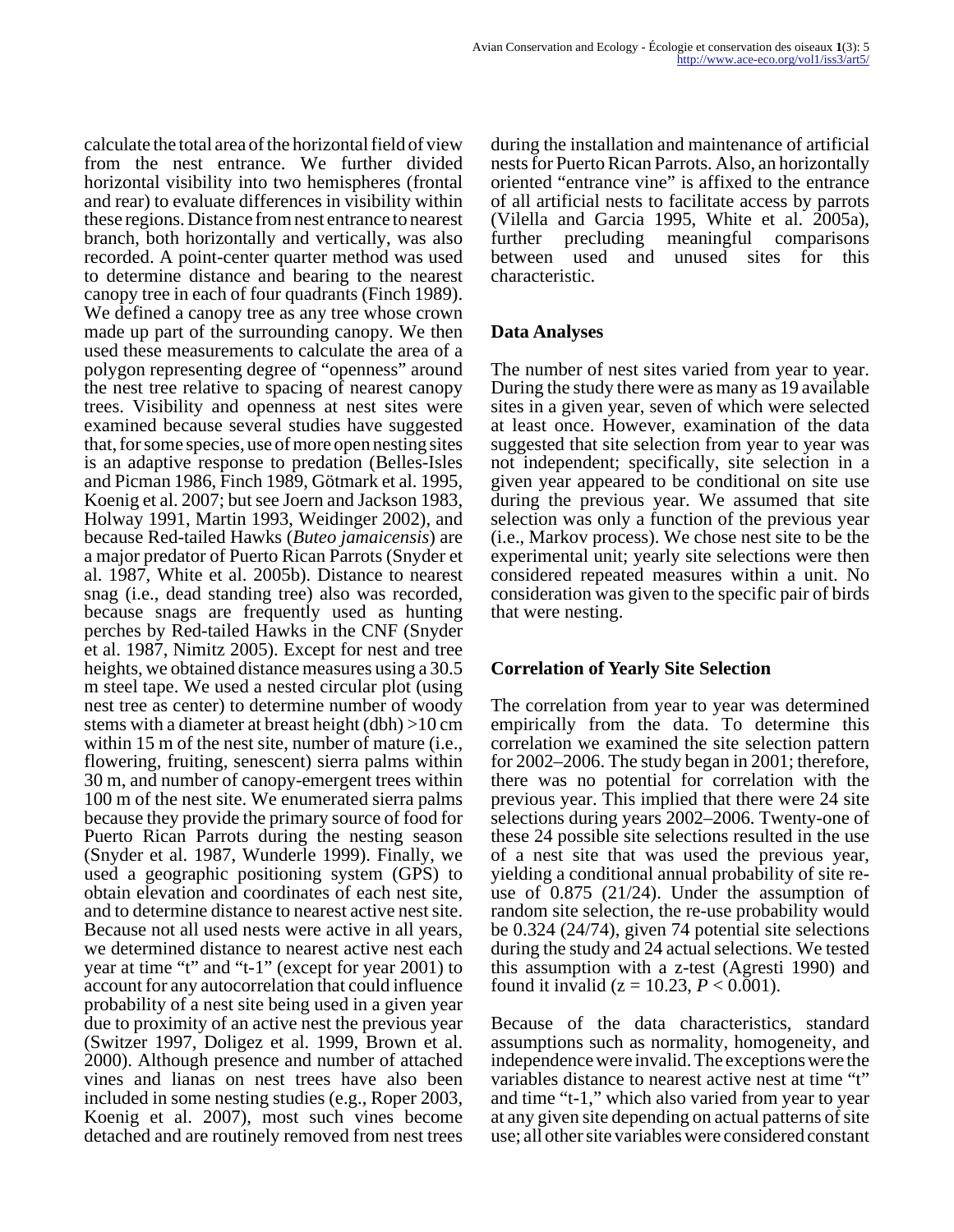during the study. We used two-sample *t*-tests (Sokal and Rohlf 1981) to evaluate differences in distances to nearest active nests. For all other variables, we conducted exact tests (Sokal and Rohlf 1981) based on the distribution of a given test statistic. First, we proposed a meaningful measure of the data (test statistic) and calculated its value using the actual data. Second, we used a computer algorithm to simulate multiple replicate data sets. Third, we calculated the proposed test statistic for each of the replicate data sets. Finally, we determined the *P* value for the actual test statistic based on the distribution of test statistics from the replicate data sets. This type of simulation approach accounted for all of the characteristics of the data and the design of the study without having to make unwarranted assumptions about any given test statistic.

#### **Simulation Method**

We used a Monte Carlo simulation method (Chernick 1999) to calculate univariate tests of significance to detect relationships between site selection and nest site variables. The method involved simulating parrot site selection preference under the assumption that all sites were equally desirable for nesting. The simulation was started by randomly assigning the five nesting pairs to the available nest sites in 2001. The selection of nest sites in 2002 was conditional on which sites were selected in 2001. If a given site was selected in 2001, then the probability that it would be selected in 2002 was 0.875. The first step was to determine how many sites were re-selected, then determine how many new sites would need to be selected. If new site selection was required, the new sites for 2002 were then randomly determined from the available sites that were not selected in 2001. The end result is that five sites would be used in 2002. This process was repeated for all years. For 2005–2006 the number of nesting pairs dropped from five to four. To simulate this occurrence, one nest site that was used in 2005 was randomly dropped for 2006. The remaining four sites then used the same simulation process as described above.

The test statistic used was the sum of the values for any given nest site covariate for all 29 selected sites. First, this sum was first calculated for the actual data. Next, the sum was then determined for each of 10 000 replicate data sets. In this manner, an empirical distribution of the test statistic was created. The *P* value for the actual test statistic was

determined by calculating the proportion of observations from the simulation that were more extreme than the sum from the actual data. Because this is an exact test, there are no degrees of freedom. Because of the small sample sizes and associated reduced statistical power, we considered differences significant at  $P \le 0.10$  to reduce Type II error (Sokal and Rohlf 1981). We report all means with their 90% confidence interval.

## **RESULTS**

Habitat and spatial data (Table 1) were obtained at 19 nest sites, of which seven were classified as "used" and 12 as "unused" sites. Site elevation was not a factor in site selection ( $P = 0.84$ ), nor was distance to nearest active nest at time "t"  $(t = 0.19$ , df = 31,  $P = 0.85$ ) or "t-1" ( $t = 0.23$ , df = 29,  $P =$ 0.82). There was no difference in height of nest tree  $(P = 0.94)$ , diameter of nest tree  $(P = 0.18)$ , height of nest entrance above ground  $(P=0.82)$ , or distance below canopy  $(P = 0.38)$  between selected and nonselected nest sites. Site selection also was not a function of distance from nest entrance to nearest horizontal ( $P = 0.32$ ) or vertical ( $P = 0.95$ ) branch, or distance to nearest snag ( $P = 0.96$ ). However, nest entrance aspect was a factor in site selection with the East/West aspect being predictive  $(P = 0.04)$ , whereas the North/South aspect lacked preference  $(P = 0.64)$ . Nest entrances at selected sites were oriented primarily (5/7) in a westerly direction, with those at unused sites oriented primarily (8/12) in an easterly direction. Ground slope was not a predictor of site selection ( $P = 0.62$ ), although nest entrance aspect relative to site slope was marginally significant  $(P = 0.10)$  at used and unused nest sites. Nest entrances at selected sites mainly (6/7) faced downhill, whereas nest entrances at other sites tended (7/12) to face uphill. Canopy cover also was a factor  $(P=0.01)$  in site selection, as was horizontal visibility in the rear hemisphere  $(P = 0.01)$ . However, horizontal visibility in the frontal hemisphere did not differ  $(P = 0.30)$  between used and unused nest sites. Openness relative to adjacent canopy trees also was predictive  $(P = 0.08)$  of site selection. Overall, used nest sites were characterized by greater outward visibility from the nest entrance, both horizontally and vertically, than unused sites. There was no difference  $(P = 0.93)$  in the number of woody stems (>10 cm dbh) present within 15 m, although the number of mature sierra palms was greater  $(P = 0.04)$  at selected sites than at other sites. Nearly twice as many mature palms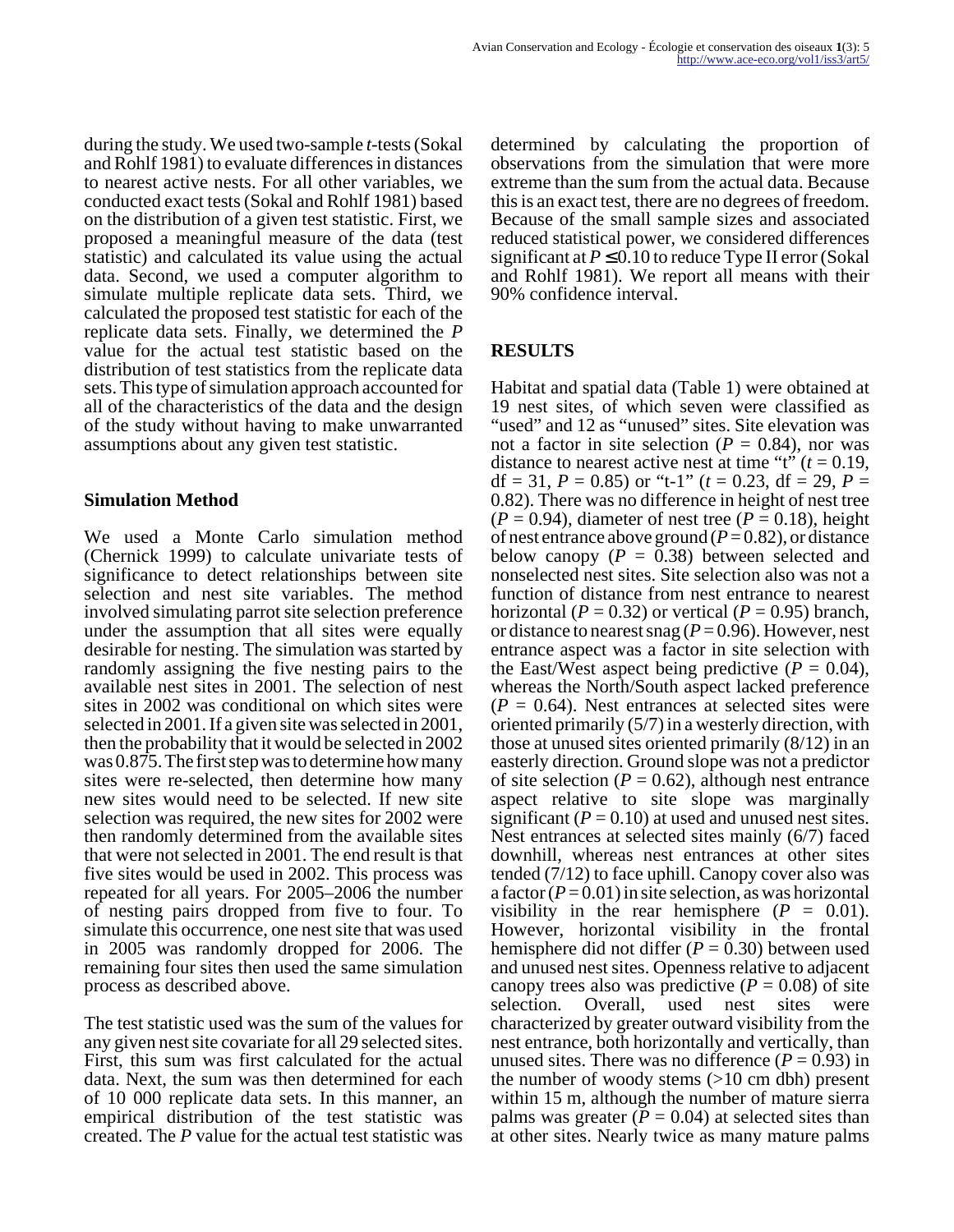were found near used nests as unused nests (Table 1). Finally, nest site selection did not appear to be a function of the number of canopy-emergent trees within 100 m ( $P = 0.77$ ).

### **DISCUSSION**

Our goal was to predict site selection based on characteristics of the nesting sites available to a very small breeding population. To do so, we used nontraditional statistical techniques to obtain meaningful inferences because of inherent sample size limitations, finite nature of the selection process, and temporal correlation evident in site selection. Our exact test has several appealing properties. First, it does not depend on any distributional assumptions (normality, homogeneity, etc). Second, the temporal correlation in site selection is implicitly accounted for. Third, the experimental design is implicitly controlled for. Finch (1989) argued that, if nest sites are scarce, nesting preferences might be difficult to detect because of use of suboptimal sites by some individuals. In our case, the number of available unused nest sites exceeded both the number of used sites and the number of wild nesting pairs. Moreover, artificial nest cavities were abundant, occurring throughout the known nesting area (approx. 30 ha) at a density of approximately 1 per 1.6 ha. Thus, we believe that nests used represented those nests actually selected by nesting pairs. Further, we used a predictive model that considered the number of times each nest was used in "weighting" the differences in relevant habitat characteristics. This approach is effective in discerning site selection because it uses the nest site as the experimental unit, rather than the nesting pair (Finch 1989).

We considered the possibility that the cumulative history of nest management for the Puerto Rican Parrot may have influenced current patterns of nest site selection. Over time, parrots have successfully used natural cavities, modified natural cavities, and various types of artificial structures (Snyder et al. 1987, Vilella and Garcia 1995, White et al. 2005a). Despite the continual evolution of nest management, however, parrots have consistently demonstrated fidelity to traditional nesting areas and sites. In this study, most (5/7) used artificial cavities occurred at sites in which they replaced a previously existing used natural cavity. All other

artificial cavities, including two cavities used in this study, occurred at sites without a previously used natural cavity, although within the traditional nesting area at sites characterized by frequent presence of parrots and qualitatively similar attributes (e.g., habitat type, tree species) as historically used sites (White et al. 2005a). The fact that successive nesting pairs continue to use such sites strongly suggests that site selection, rather than management actions, is responsible for observed patterns. Over time, the net effect of nest management has been an increase in nest success (Snyder et al. 1987, Wiley et al. 2004), yet actual parrot nesting traditions and behavior have apparently remained constant (Wilson et al. 1995, 1997, U.S. Fish and Wildlife Service 1999). Indeed, it seems that parrot nesting behavior has had more influence on management actions than vice versa (U.S. Fish and Wildlife Service 1999, Wiley et al. 2004). Given the current population trajectory for the Puerto Rican Parrot (Wiley et al. 2004, Collazo et al. 2006), this species is likely to be subject to continued intensive nest management for the foreseeable future. Accordingly, we believe our inferences are valid for the population in question.

Used and unused nest sites of Puerto Rican Parrots differed in several aspects (Table 1). Nests used by Puerto Rican Parrots occurred in more open sites, relative to horizontal and vertical visibility from the nest entrance, than unused nests. Entrances of used nests also tended to face in a westerly and downhill direction. Further, used nest sites were typified by a greater abundance of mature sierra palms than unused sites. In contrast, greater visual obstruction from the nest entrance, uphill and eastward oriented nest entrances, and fewer mature sierra palms characterized unused nest sites.

Rodriguez-Vidal (1959) and Snyder et al. (1987) reported that most natural nest cavities used by Puerto Rican Parrots also faced in a downhill and generally westward direction, and attributed this to greater frequency of such cavities in palo colorado trees, the predominant species used for nesting by Puerto Rican Parrots. The nonrandom occurrence of such cavities was further attributed to inclination angles of palo colorado trees on slopes in the CNF, resulting in higher incidence of limb breakage and thus cavity formation on the lower (i.e., downhill) sides (Snyder et al. 1987). However, orientations of artificial cavities in this study were not dependent on such factors and were, in fact, random when considered as a group. Also, we found no difference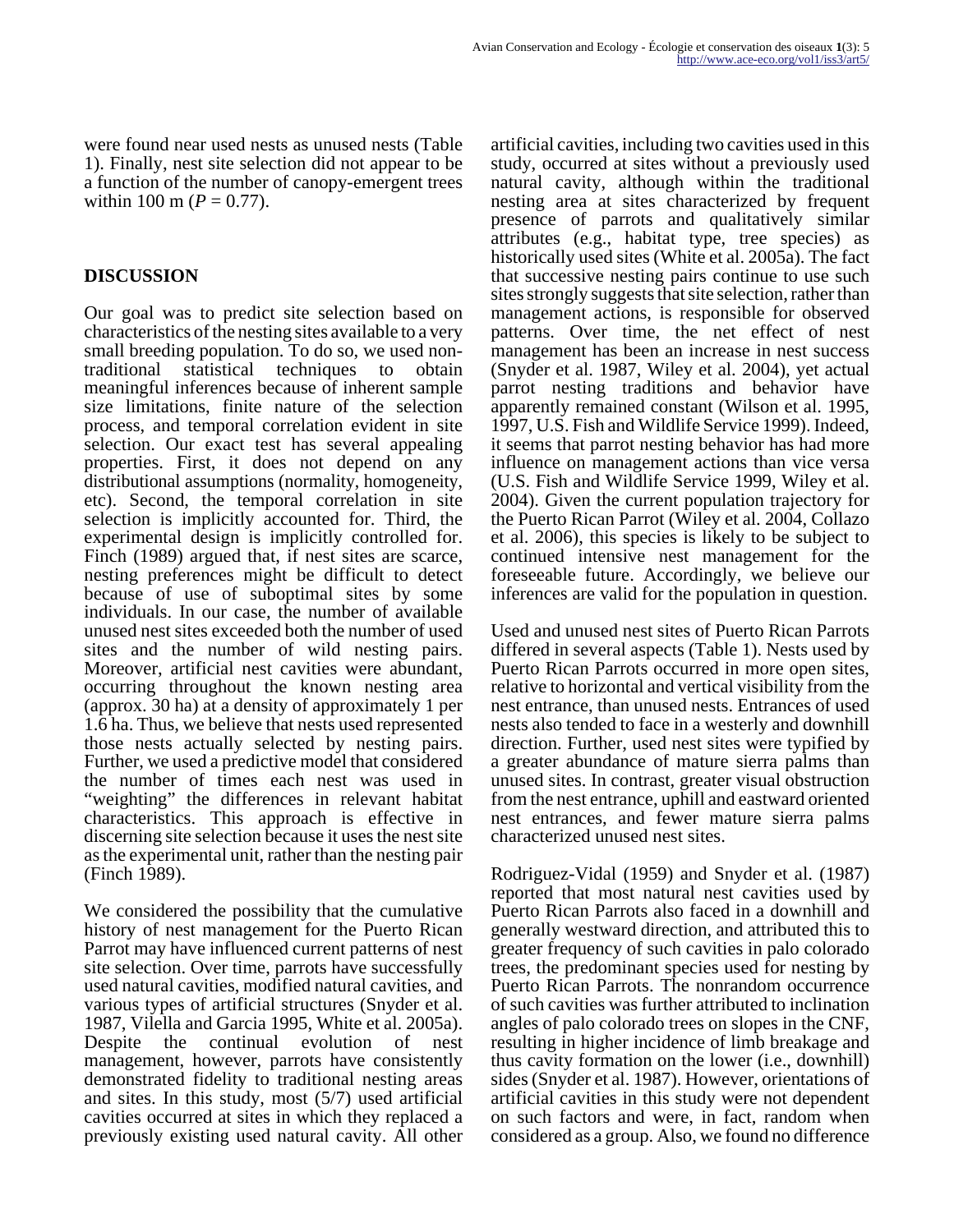| Site characteristic                      | Used nest sites |                          | Unused nest sites |                            | Difference              |
|------------------------------------------|-----------------|--------------------------|-------------------|----------------------------|-------------------------|
|                                          | Mean            | $\mathbf{CI}^{\text{a}}$ | Mean              | $\mathop{\rm CI}\nolimits$ |                         |
| Site elevation (m)                       | 613             | 590-636                  | 620               | 611-629                    | $n/s^b$                 |
| Distance at time $t^c$                   | 274             | 199-349                  | 266               | 232-300                    | n/s                     |
| Distance at time $t-1$ <sup>c</sup>      | 270             | 195-345                  | 274               | 231-317                    | n/s                     |
| Nest entrance height $^{d}$ (m)          | 10.8            | $9.2 - 12.4$             | 9.1               | $8.1 - 10.1$               | n/s                     |
| Nest tree height (m)                     | 19.7            | $17.6 - 21.8$            | 18.0              | $16.1 - 19.9$              | n/s                     |
| Distance to canopy <sup>e</sup>          | 7.0             | $5.4 - 8.6$              | 7.9               | $6.4 - 9.4$                | n/s                     |
| Nearest branch <sup>e</sup> (horizontal) | 1.2             | $0.9 - 1.5$              | 1.5               | $1.0 - 2.0$                | n/s                     |
| Nearest branch <sup>e</sup> (vertical)   | 1.9             | $1.1 - 2.7$              | 1.9               | $1.2 - 2.6$                | n/s                     |
| Nearest snag <sup>e</sup> (m)            | 15.9            | $7.4 - 24.4$             | 22.6              | $7.0 - 38.2$               | n/s                     |
| Nest tree dbh <sup>f</sup> (cm)          | 104.6           | $88.4 - 120.8$           | 78.2              | 64.9-91.5                  | n/s                     |
| Nest entrance aspect <sup>aa</sup>       | $262^\circ$     | $n/a^{bb}$               | $101^{\circ}$     | n/a                        | $P = 0.04$              |
| Nest site slope (%)                      | 26              | 18.6-33.4                | 28                | $17.3 - 38.7$              | n/s                     |
| Canopy cover (%)                         | 82              | $78.1 - 85.9$            | 89                | 86.7-91.3                  | $P = 0.01$              |
| Frontal visibility $(m^2)$               | 303.0           | 216.6-389.4              | 117.6             | $69.6 - 165.6$             | n/s                     |
| Rear visibility $(m^2)$                  | 178.6           | 128.9-228.3              | 71.9              | 51.4-92.4                  | $P = 0.01$              |
| Site openness $(m2)$                     | 97.8            | 62.4-133.2               | 59.5              | $46.4 - 72.6$              | $P = 0.08$              |
| Woody stems <sup>cc</sup>                | 84.1            | 75.3-92.9                | 80.1              | $70.6 - 89.6$              | n/s                     |
| Mature sierra palms <sup>dd</sup>        | 69.7            | $55.3 - 84.1$            | 37.1              | $23.1 - 51.2$              | $P = 0.04$              |
| Canopy emergents <sup>ee</sup>           | 11.3            | $10.0 - 12.6$            | 11.0              | $9.7 - 12.3$               | $\mathrm{n}/\mathrm{s}$ |
| Downhill-facing nest entrances           | $6/7$           | $\mathrm{n}/\mathrm{a}$  | $5/12$            | $\mathrm{n}/\mathrm{a}$    | $P = 0.10$              |

**Table 1**. Summary statistics of 20 habitat and spatial characteristics of all used and unused Puerto Rican Parrot nest sites in the Caribbean National Forest, Puerto Rico, 2001–2006. Total sample size was seven for used sites and 12 for unused sites.

 $a<sup>a</sup>$ 90% confidence interval

 $b$ Not significant (n/s)

<sup>c</sup>Distance in meters to nearest active nest

<sup>e</sup>Distance in meters from nest entrance to indicated feature

<sup>f</sup>Diameter at breast height

aa<sub>Mean</sub> vector of entrance orientations

bb<sub>Not applicable (n/a)</sub>

 $\frac{cc}{c}$ Number with dbh >10 cm within 15 m of nest tree

<sup>dd</sup>Number within 30 m of nest tree

ee Number of such trees within 100 m of nest tree

 $\alpha$ Above ground level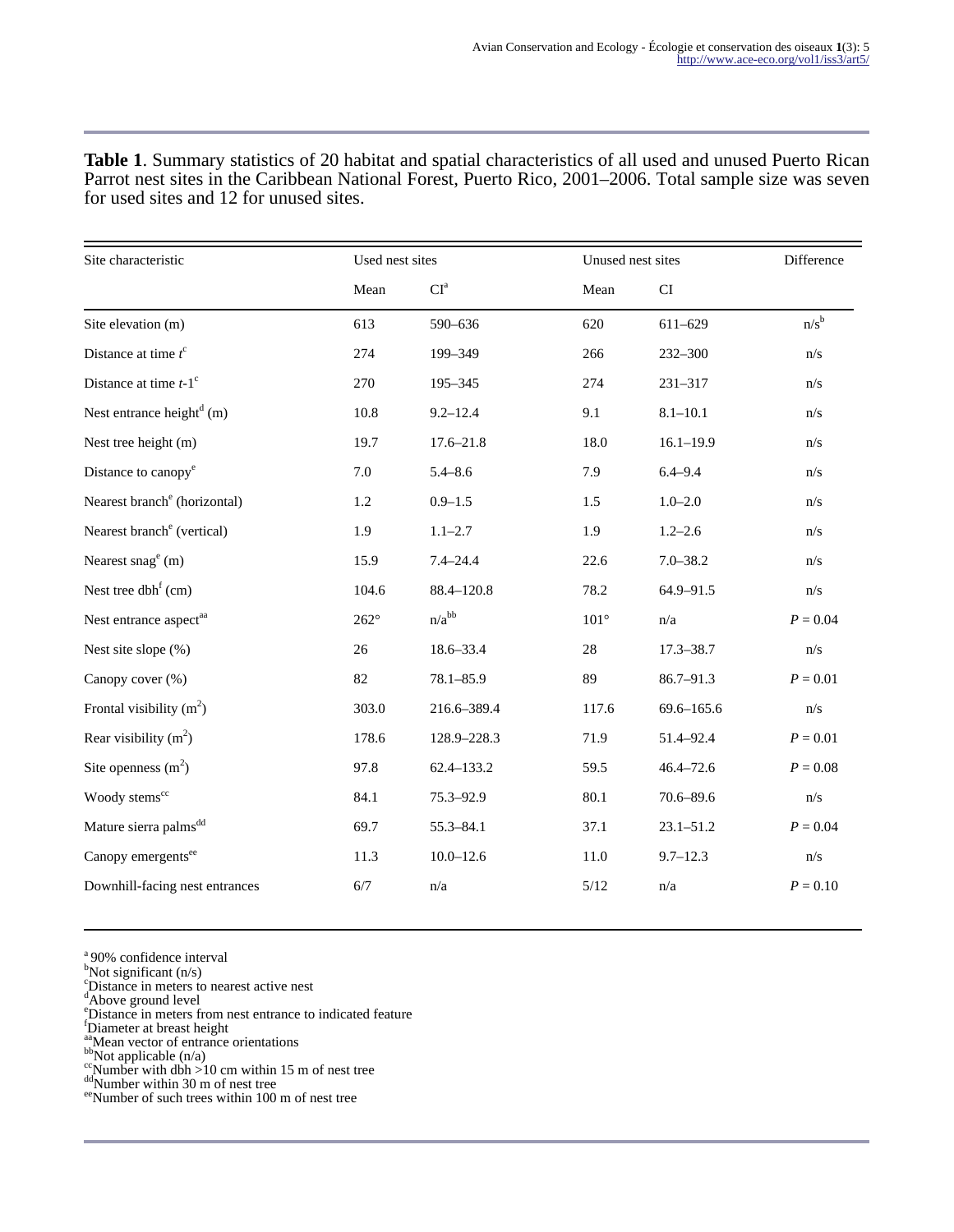when we compared mean vector for natural nest cavity entrances reported by Snyder et al. (1987) within the same nesting area (i.e., South Fork) with that of used artificial cavities. Moreover, the proportion of downhill-facing natural nest entrances reported by Snyder et al. (1987) was identical (6/7) to this study. Thus, based on observed patterns, Puerto Rican Parrots apparently are selecting *against* eastward, uphill-facing nest cavities. Nonrandom orientations of nest cavity entrances also have been reported for Hispaniolan Parrots (*Amazona ventralis*; Snyder et al. 1987), Williamson (*Sphyrapicus thyroideus*) and Rednaped Sapsuckers (*S. nuchalis*) (Crockett and Hadow 1975), Common Flickers (*Colaptes auratus*; Inouye 1975), and several other cavity nesters (Connor 1975, Stauffer and Best 1982, Korol and Hutto 1984, Hardy and Morrison 2001). In those studies, thermoregulatory advantages and protection from inclement weather were most often cited as factors influencing cavity orientations. Because of the geographic location and topographic features of the CNF, prevailing winds and rain blow primarily from a northeasterly direction, and sweep down ridges into adjacent valleys (Snyder et al. 1987, Ostertag et al. 2005). For Puerto Rican Parrots, cavities that provide greater protection from the frequent rain and winds (i.e., westerly, downhill facing) may also have greater adaptive value for successful nesting. In steep, mountainous areas such as the CNF, westerly facing cavities may also provide increased solar exposure during late afternoon before ambient temperatures begin to decline at nightfall, thereby reducing the range of daily temperature fluctuations within nest cavities (McComb and Noble 1981, Hardy and Morrison 2001, Wiebe 2001).

For some avian species, nests located within foodrich habitat patches are more productive than those within areas of sparse resources (e.g., Hussell and Quinney 1987, Finch 1989, Li and Martin 1991); yet for others, nest sites providing greater protection from predators are more adaptive (e.g., Belles-Isles and Picman 1986, Martin and Roper 1988, Wightman and Fuller 2005). However, these factors are not mutually exclusive. Selection by Puerto Rican Parrots for nest sites in patches with greater densities of mature sierra palms likely reflects three mutually compatible adaptive strategies. First, by nesting in areas with higher concentrations of a key food source (e.g., sierra palm), nesting parrots may maximize foraging efficiency and minimize time spent away from the nest, thereby increasing

incubation and brooding efficiency. Indeed, Puerto Rican Parrots that are more attentive to incubation and brooding activities are more successful nesters than parrots that spend more time away from the nest (Wilson et al. 1995, 1997). Secondly, by reducing their foraging radius, nesting adults may simultaneously reduce their own exposure to Redtailed Hawk predation, and more effectively foil potential nest predations and usurpations by Pearlyeyed Thrashers (*Margarops fuscatus*), their primary nest predator and competitor in the CNF (Wiley 1985, Snyder et al. 1987, White et al. 2005a). Finally, once chicks have fledged, adults and fledglings normally remain near  $\left($  <100m) the nest site for several days, until fledglings are capable of more extensive forays (Snyder et al. 1987; T. White, pers. observ.). During this period, close proximity of a variety of foods, such as sierra palm, may constitute a survival advantage for the family group by allowing parrots to forage with minimal movements, potentially reducing predation risk from raptors (Snyder et al. 1987). Although sierra palm fruits tend to be more abundant earlier in the nesting season, ripe palm fruits are nevertheless available during fledging (April–June; Lugo and Frangi 1993, Wunderle 1999, Thompson-Baranello 2000). According to Bannister (1970), a mature sierra palm produces an average of 5000 fruits/year, making even a few fecund palms a potentially important food source. Accordingly, nest sites with greater numbers of such palms may provide an advantage to parrots from a greater abundance and diversity of resources throughout the nesting cycle.

Predator avoidance most likely also explains parrots' selection for nest sites with greater visibility from the nest entrance. Götmark et al.'s (1995) "trade-off hypothesis" of nest site selection stated that, where predation is a major selection pressure and where thermoregulation is of minor importance, nesting birds should benefit from selecting more open nest sites over more concealed sites. Götmark et al. (1995) also listed four potential benefits accrued to nesting birds from good visibility at the nest. Among these, avoidance of predation on adults and watching for nest predators may be the most important benefits for Puerto Rican Parrots. Nest sites with a clear view of the immediate surroundings can provide nesting birds with the opportunity to effectively scan for potential predators and react appropriately (see Belles-Isles and Picman 1986, Finch 1989, Li and Martin 1991). This is particularly true for cavity nesters such as parrots, as they can be highly vulnerable to predators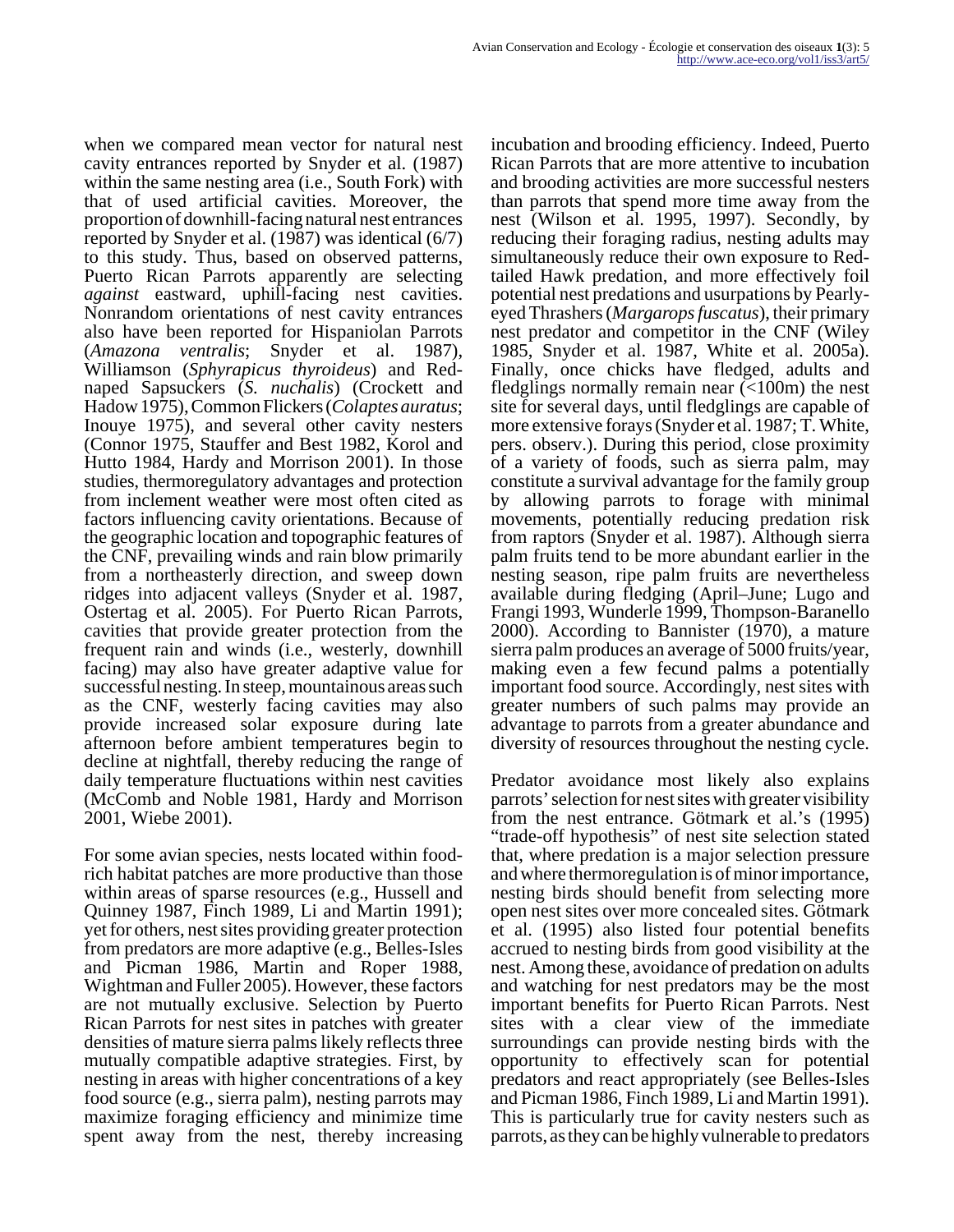when entering and exiting nests (see Gnam and Rockwell 1991, Brightsmith 2005, Stahala 2005). Nesting behavior of Puerto Rican Parrots is characterized by extreme vigilance at and near nest sites, with circumspect nesting birds normally spending several minutes quietly scanning the surroundings before entering or exiting nest cavities. At the slightest disturbance, nesting Puerto Rican Parrots will either quickly retreat back into the nest interior, or immediately vacate the nest vicinity if outside the nest entrance (Snyder et al. 1987, Wilson et al. 1995; T. White, pers. observ.). Similar nesting behavior has been reported in Blackbilled Parrots (*Amazona agilis*; Koenig 2001), and observed in Hispaniolan Parrots and Bahama Parrots (*Amazona leucocephala bahamensis*; T. White, pers. observ.). Intuitively, nest sites that facilitate nest vigilance for such species should provide an adaptive advantage in more effective predator detection and avoidance.

Adaptive preferences in nest site selection reflect the influence of species-specific selection pressures (Nilsson 1984, Brightsmith 2005). For the Puerto Rican Parrot, predation on adults and juveniles by Red-tailed Hawks, and nest predation and usurpation by Pearly-eyed Thrashers, have been major factors limiting productivity and population growth in the CNF (Snyder et al. 1987, Wiley et al. 2004). Accordingly, adaptive responses of Puerto Rican Parrots to these factors should result in behaviors, such as nest site selection, designed to maximize individual fitness and, consequently, species persistence (Brightsmith 2005). Not surprisingly, both the current artificial and natural nest sites used in the past by Puerto Rican Parrots share some common characteristics, suggestive of nest site selection influenced by a temporally constant selection pressure. Based on this study and earlier work, we believe predation pressure to be the primary factor influencing nest site selection by Puerto Rican Parrots, which respond by selecting nest sites that provide advantages in predator detection and avoidance at all stages of the nesting cycle. Our findings are consistent with Götmark et al.'s (1995) trade-off hypothesis of nest site selection in explaining current nesting behavior of Puerto Rican Parrots in the CNF.

#### **CONCLUSION**

The recovery plan for the Puerto Rican Parrot includes reestablishment of additional wild populations, the first of which is in the Rio Abajo Commonwealth Forest in north central Puerto Rico (U. S. Fish and Wildlife Service 1999, Wiley et al. 2004, Collazo et al. 2006). Because the Rio Abajo area is, like most of Puerto Rico, predominately secondary forest, natural cavities are currently limited and the provision of artificial nest cavities is recommended to ensure initial availability of suitable nest sites for reintroduced parrots. Given our findings, management strategies for future reintroduced populations in Puerto Rico should consider placement of artificial cavities at sites with similar site-specific functional characteristics as those used by parrots in the CNF. For example, suitable nest sites should facilitate predator detection and avoidance and foraging efficiency for nesting adults, provide maximum protection from inclement weather, and promote fledging success and survival of young. Integrating area-specific information on fruiting phenologies, microclimate, topography, and forest structure would help optimize placement of artificial cavities. In a broader sense, the same model could also be applied to prioritize and select natural cavities for specific enhancements to increase their suitability for parrot nesting (see Snyder et al. 1987, Vilella and Garcia 1995). Because most of the potentially suitable areas for parrot reintroductions in Puerto Rico are currently within government (i.e., USA and Puerto Rico) protected and managed areas (U. S. Fish and Wildlife Service 1999), necessary habitat data are available and accessible to managers (e.g., Trujillo 2005).

For endangered birds, improved nesting success can yield dividends in lower extinction probabilities. Identifying biologically relevant variables that influence nest site selection is an essential step toward developing effective management strategies for such species. In cases where nest site availability limits productivity, efforts to identify and replicate the "nest gestalt" of successful nesting sites may be an effective tool in promoting population growth, and potentially avoiding extinction.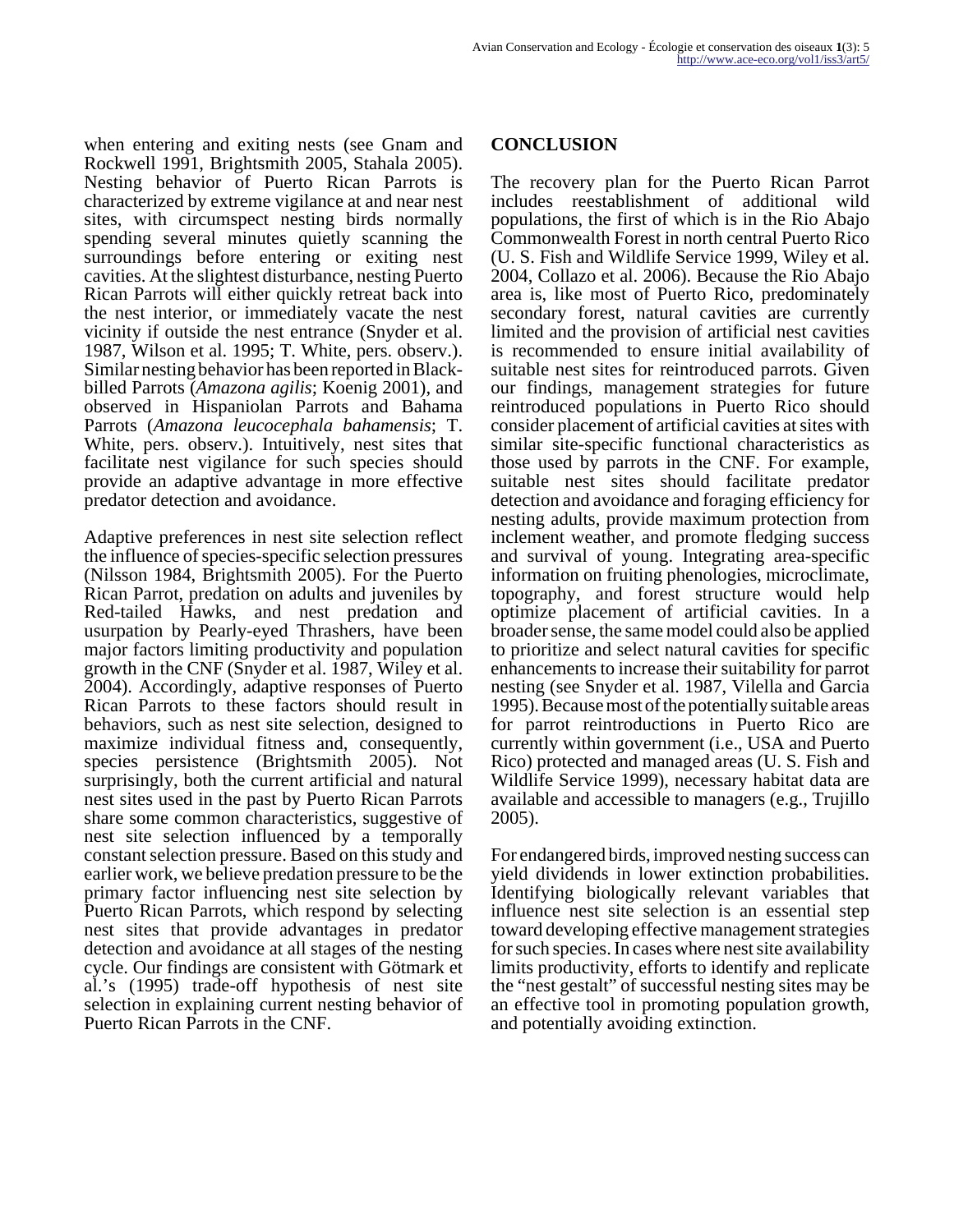*Responses to this article can be read online at: <http://www.ace-eco.org/vol1/iss3/art5/responses/>*

#### **Acknowledgments:**

*We thank the U.S. Fish and Wildlife Service and the U.S.D.A. Forest Service for providing funding, access, and logistical support for this study. W. Abreu, G. Benitez, M. Lopez, and M. Toledo generously assisted with data collection. W. Arendt, F. Nuñez-Garcia, S. Koenig, and J. Wunderle provided helpful comments on earlier versions of this manuscript. We thank T. Nudds and two anonymous reviewers for constructive comments that improved the final version. We also are grateful to Élizabeth Powles for the French translation of the abstract.* 

## **LITERATURE CITED**

**Agresti, A.** 1990. *Categorical data analysis.* Wiley, New York, New York, USA.

**Bannister, B. A.** 1970. Ecological life cycle of *Euterpe globosa* Gaertn. Pages B299–B314 *in* H. T. Odum, editor. *A tropical rain forest.* Division of Technical Information, United States Atomic Energy Commission, Washington, D.C., USA.

**Battin, J., and J. J. Lawler.** 2006. Cross-scale correlations and the design and analysis of avian habitat selection studies. *Condor* **108**:59–71.

**Belles-Isles, J. C., and J. Picman.** 1986. Nesting losses and nest site preferences in House Wrens. *Condor* **88**:483–486.

**Brightsmith, D. J.** 2005. Competition, predation and nest niche shifts among tropical cavity nesters: phylogeny and natural history evolution of parrots (Psittaformes) and trogons (Trogoniformes). *Journal of Avian Biology* **36**:64–73.

**Brown, C. R., M. B. Brown, and E. Danchin.** 2000. Breeding habitat selection in Cliff Swallows: the effect of conspecific reproductive success on colony choice. *Journal of Animal Ecology* **69**:133– 142.

**Carey, A. B., T. M. Wilson, C. C. Maguire, and**

**B. L. Biswell.** 1997. Dens of northern flying squirrels in the Pacific Northwest. *Journal of Wildlife Management* **61**:684–699.

**Caughley, G. C.** 1977. *Analysis of vertebrate populations.* Wiley, New York, New York, USA.

**Chernick, M. R.** 1999. *Bootstrap methods: a practitioner's guide.* Wiley, New York, New York, USA.

**Collazo, J. A., M. J. Groom, S. M. Haig, T. H. White, and B. D. Muiznieks.** 2006. In the eye of the hurricane: efforts to save the Puerto Rican Parrot. Essay 15.5. Pages 586–589 *in* M. J. Groom, G. K. Meffe, and C. R. Carroll, editors. *Principles of conservation biology, 3rd edition.* Sinauer Associates, Sunderland, Massachusetts, USA.

**Connor, R. N.** 1975. Orientation of entrances to woodpecker nest cavities. *Auk* **92**:371–374.

**Crockett, A. B., and H. H. Hadow.** 1975. Nest site selection by Williamson and Red-naped Sapsuckers. *Condor* **77**:365–368.

**Doligez, B., E. Danchin, J. Clobert, and L. Gustafsson.** 1999. The use of conspecific reproductive success for breeding habitat selection in a non-colonial, hole-nesting species, the Collared Flycatcher. *Journal of Animal Ecology* **68**:1193– 1206.

**Esely, J. D. Jr., and E. K. Bollinger.** 2001. Habitat selection and reproductive success of Loggerhead Shrikes in northwest Missouri: a hierarchical approach. *Wilson Bulletin* **113**:290–296.

**Filiater, T. S., R. Breitwisch, and P. M. Nealen.** 1994. Predation on Northern Cardinal nests: does choice of nest site matter? *Condor* **96**:761–768.

**Finch, D. M.** 1989. Relationships of surrounding riparian habitat to nest-box use and reproductive outcome in House Wrens. *Condor* **91**:848–859.

**Gnam, R. S., and R. F. Rockwell.** 1991. Reproductive potential and output of the Bahama Parrot (*Amazona leucocephala bahamensis*). *Ibis* **133**:400–405.

**Götmark, F., D. Blomqvist, O. C. Hohansson, and J. Bergkvist.** 1995. Nest site selection: a trade-off between concealment and view of the surroundings?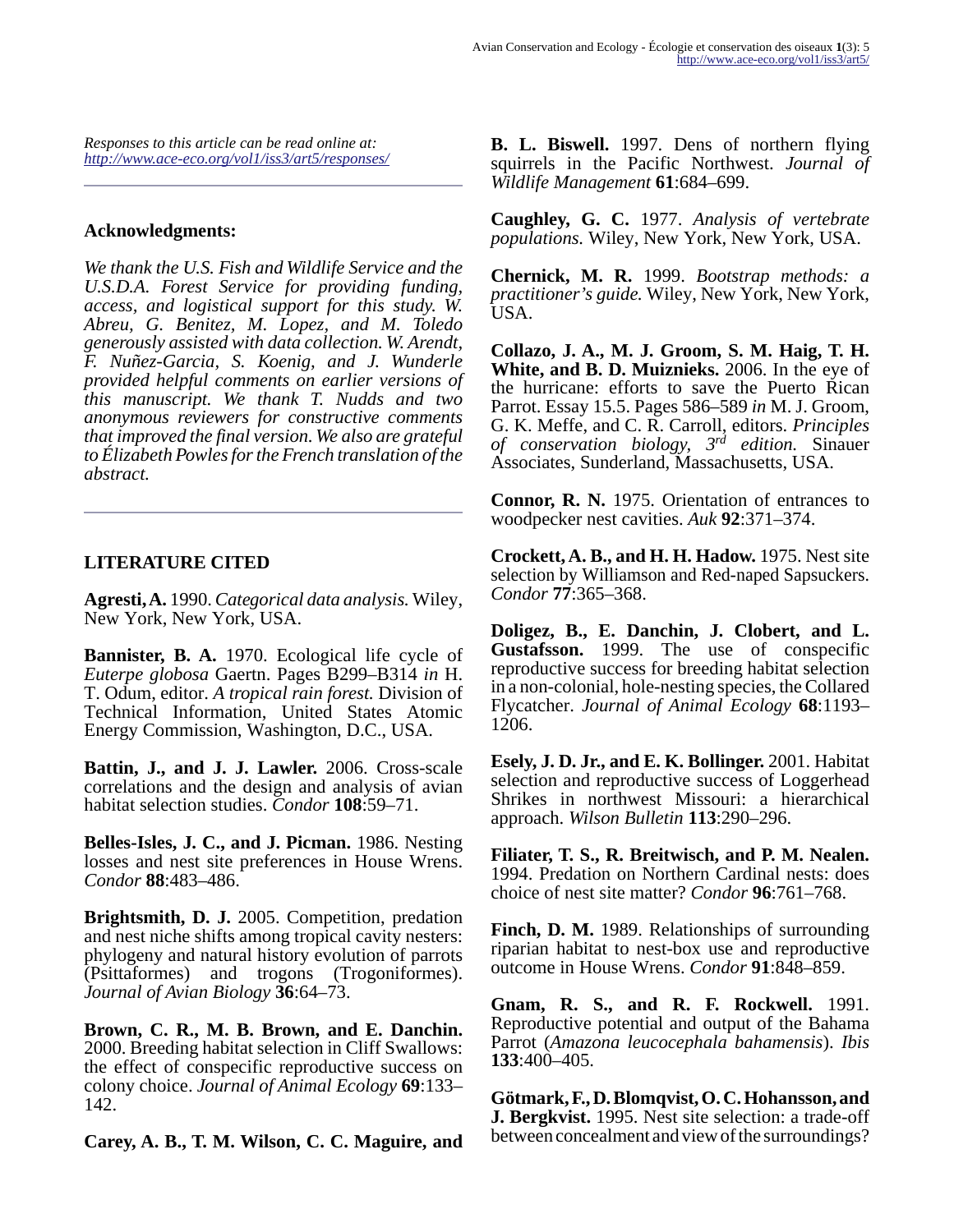*Journal of Avian Biology* **26**:305–312.

**Gutzwiler, K. J., and S. H. Anderson.** 1987. Multiscale associations between cavity-nesting birds and features of Wyoming streamside woodlands. *Condor* **89**:534–548.

**Hardy, P. C., and M. L. Morrison.** 2001. Nest site selection by Elf Owls in the Sonoran Desert. *Wilson Bulletin* **113**:23–32.

**Holway, D. A.** 1991. Nest-site selection and the importance of nest concealment in the Blackthroated Blue Warbler. *Condor* **93**:575–581.

**Hussell, D. J. T., and T. E. Quinney.** 1987. Food abundance and clutch size of Tree Swallows *Tachycineta bicolor. Ibis* **129**:243–258.

**Inouye, D. W.** 1975. Nonrandom orientation of entrance holes to woodpecker nests in aspen trees. *Condor* **78**:101–102.

**Joern, W. T., and J. F. Jackson.** 1983. Homogeneity of vegetational cover around the nest and avoidance of nest predation in mockingbirds. *Auk* **100**:497–499.

**Johnson, D. H.** 1980. The comparison of usage and availability measurements for evaluating resource preference. *Ecology* **20**:553–562.

**Koenig, S. E.** 2001. The breeding biology of Blackbilled Parrot *Amazona agilis* and Yellow-billed Parrot *A. collaria* in Cockpit Country, Jamaica. *Bird Conservation International* **11**:205–225.

**Koenig, S. E., J. M. Wunderle, Jr., and E. Enkerlin-Hoeflich.** 2007. Vines and canopy contact: a route for snake predation on parrot nests. *Bird Conservation International* **17**: *in press.*

**Korol, J. J., and R. L. Hutto.** 1984. Factors affecting nest site location in Gila Woodpeckers. *Condor* **86**:73–78.

**Li, P., and T. E. Martin.** 1991. Nest-site selection and nesting success of cavity-nesting birds in high elevation forest drainages. *Auk* **108**:405–418.

**Lindsey, G. D.** 1992. Nest guarding from observation blinds: strategy for improving Puerto Rican Parrot nest success. *Journal of Field Ornithology* **63**:466–472.

**Lindsey, G. D., W. J. Arendt, J. Kalina, and G. W. Pendleton.** 1991. Home range and movements of juvenile Puerto Rican Parrots. *Journal of Wildlife Management* **55**:318–322.

**Loiselle, B. A., and W. G. Hoppes.** 1983. Nest predation in insular and mainland lowland rainforest in Panama. *Condor* **85**:93–95.

**Lugo, A. E., and J. L. Frangi.** 1993. Fruit fall in the Luquillo Experimental Forest, Puerto Rico. *Biotropica* **25**:73–84.

**Lumsden, H. G.** 1986. Choice of nest boxes by Tree Swallows, *Tachycineta bicolor*, House Wrens, *Troglodytes aedon*, Eastern Bluebirds, *Sialis sialis*, and European Starlings, *Sturnus vulgaris.Canadian Field Naturalist* **100**:343–349.

**MacKenzie, D. I., S. G. Sealy, and G. D. Sutherland.** 1982. Nest-site characteristics of the avian community in the dune-ridge forest, Delta Marsh, Manitoba: a multivariate analysis. *Canadian Journal of Zoology* **60**:2212–2223.

**Martin, T. E.** 1992. Breeding productivity considerations: what are the appropriate habitat features for management? Pages 455–473 *in* J. M. Hagan and D. W. Johnson, editors. *Ecology and conservation of neotropical migrants.* Smithsonian Institution Press, Washington, D.C., USA.

**Martin, T. E.** 1993. Nest predation and nest sites: new perspectives on old patterns. *Bioscience* **43**:523–532.

**Martin, T. E., and J. J. Roper.** 1988. Nest predation and nest-site selection of a western population of the Hermit Thrush. *Condor* **90**:51–57.

**McComb, W. C., and R. E. Noble.** 1981. Microclimates of nest boxes and natural cavities in bottomland hardwoods. *Journal of Wildlife Management* **45**:284–289.

**Munro, H. L., and R. C. Rounds.** 1985. Selection of artificial nest sites by five sympatric species. *Journal of Wildlife Management* **49**:264–276.

**Nilsson, S. G.** 1984. The evolution of nest-site selection among hole-nesting birds: the importance of nest predation and competition. *Ornis Scandinavica* **15**:167–175.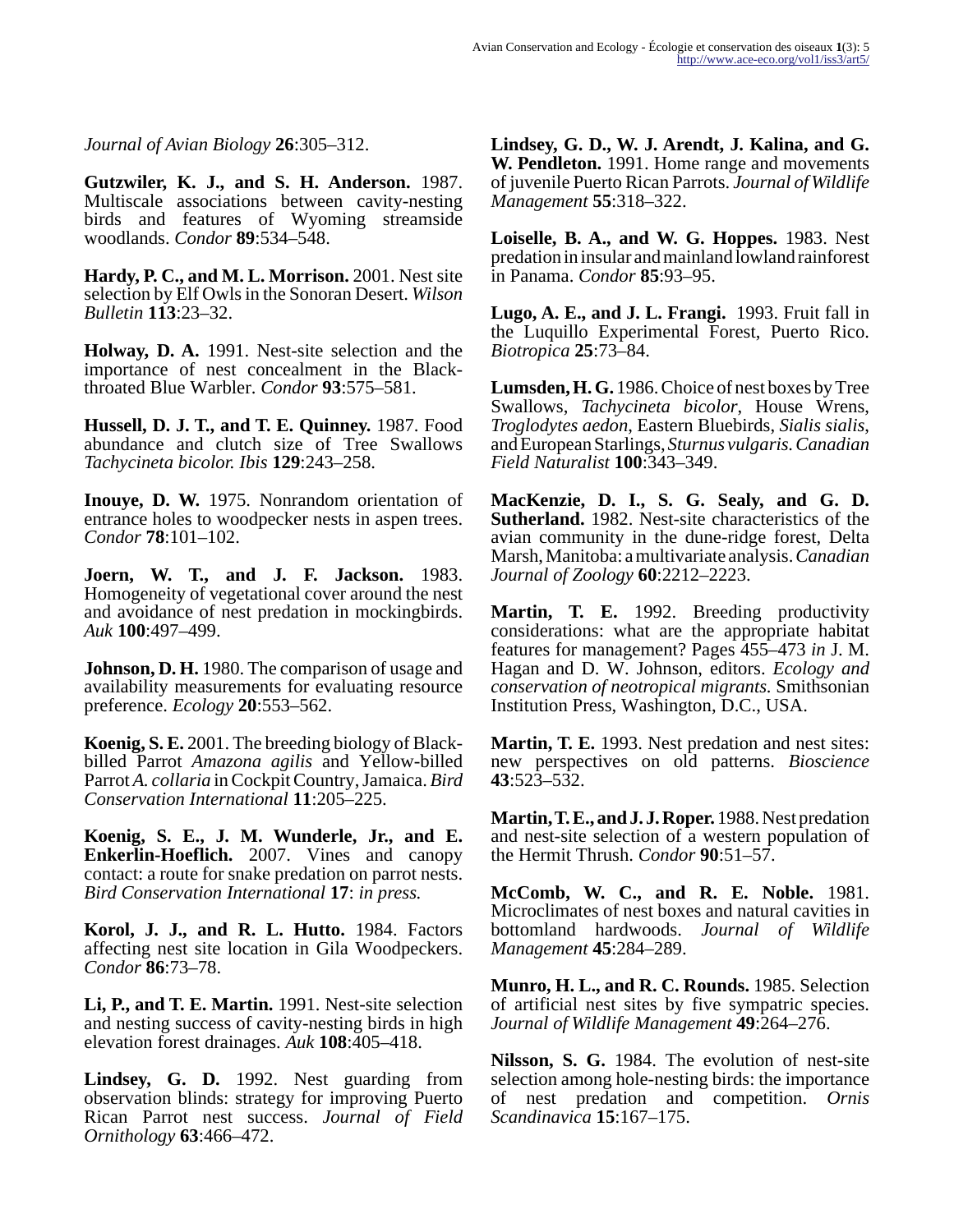**Nimitz, W. F.** 2005. *Habitat use and activity patterns of Red-tailed Hawks in occupied and historic Puerto Rican Parrot habitat.* Thesis, Mississippi State University, Mississippi State, Mississippi, USA.

**Ostertag, R., W. L. Silver, and A. E. Lugo.** 2005. Factors affecting mortality and resistance to damage following hurricanes in a subtropical moist forest. *Biotropica* **37**:16–24.

**Ricklefs, R. E.** 1969. An analysis of nesting mortality in birds. *Smithsonian Contributions in Zoology* **9**:1–48.

**Rodriguez-Vidal, J. A.** 1959. *Puerto Rican Parrot (Amazona vittata vittata*) study. Department of Agriculture, Commonwealth of Puerto Rico, Monograph No. 1. Rio Piedras, Puerto Rico.

**Roper, J. J.** 2003. Nest-sites influence nest predation differently at natural and experimental nests. *Ornitologia Neotropical* **14**:1–14.

**Schmidt, K. A., and C. J. Whelan.** 1999. Nest placement and mortality: is nest predation a random event in space and time? *Condor* **101**:916–920.

**Sedgwick, J. A., and F. L. Knopf.** 1990. Habitat relationships and nest site characteristics of cavitynesting birds in cottonwood floodplains. *Journal of Wildlife Management* **54**:112–124.

**Sieving, K. E**. 1992. Nest predation and differential insular extinction among selected forest birds of central Panama. *Ecology* **73**:2310–2328.

**Snyder, N. F. R., J. W. Wiley, and C. B. Kepler.** 1987. *The parrots of Luquillo: natural history and conservation of the Puerto Rican Parrot.* Western Foundation of Vertebrate Zoology, Los Angeles, California, USA.

**Sokal, R. R., and F. J. Rohlf.** 1981. *Biometry.* W. H. Freeman and Co., New York, New York, USA.

**Stahala, C.** 2005. *Demography and conservation of the Bahama Parrot on Great Abaco Island.* Thesis, North Carolina State University, Raleigh, North Carolina, USA.

**Stauffer, D. F., and L. B. Best.** 1982. Nest-site selection by cavity-nesting birds of riparian habitats in Iowa. *Wilson Bulletin* **94**:329–337.

**Steele, B. B.** 1993. Selection of foraging and nesting sites by Black-throated Blue Warblers: their relative influence on habitat choice. *Condor* **95**:568–579.

**Switzer, P. V.** 1997. Past reproductive success affects future habitat selection. *Behavioral Ecology and Sociobiology* **6**:65–72.

**Thompson-Baranello, J. J.** 2000. *Resource and population modeling of the Puerto Rican Parrot (Amazona vittata*). Thesis, University of Puerto Rico, Rio Piedras, Puerto Rico.

**Trujillo, A. M.** 2005. *Evaluation of the suitability of the karst region of north-central Puerto Rico for the reintroduction of the Puerto Rican Parrot (Amazona vittata*). Thesis, University of Puerto Rico, Mayagüez, Puerto Rico.

**U.S. Fish and Wildlife Service.** 1999. *Technical/ Agency draft revised recovery plan for the Puerto Rican parrot (Amazona vittata*). U.S. Fish and Wildlife Service, Region 4, Atlanta, Georgia, USA.

**Vilella, F. J., and E. R. Garcia.** 1995. Posthurricane management of the Puerto Rican Parrot. Pages 618–621 *in* J. A. Bissonette and P. R. Krausman, editors. *Proceedings of the First International Wildlife Management Congress.* (San Jose, Costa Rica, 1995). The Wildlife Society, Bethesda, Maryland, USA.

**Walsberg, G. E.** 1981. Nest-site selection and the radiative environment of the Warbling Vireo. *Condor* **83:**86–88.

**Weidinger, K.** 2002. Interactive effects of concealment, parental behaviour and predators on the survival of open passerine nests. *Journal of Animal Ecology* **71**:424–437.

**White, T. H. Jr., W. Abreu-González, M. Toledo-González, and P. Torres-Báez.** 2005a. From the field: artificial nest cavities for *Amazona* parrots. *Wildlife Society Bulletin* **33**:756–760.

**White, T. H. Jr., J. L. Bowman, H. A. Jacobson, B. D. Leopold, and W. P. Smith.** 2001. Forest management and female black bear denning. *Journal of Wildlife Management* **65**:34–40.

**White, T. H. Jr., J. A. Collazo, and F. J. Vilella.** 2005b. Survival of captive-reared Puerto Rican Parrots released in the Caribbean National Forest.